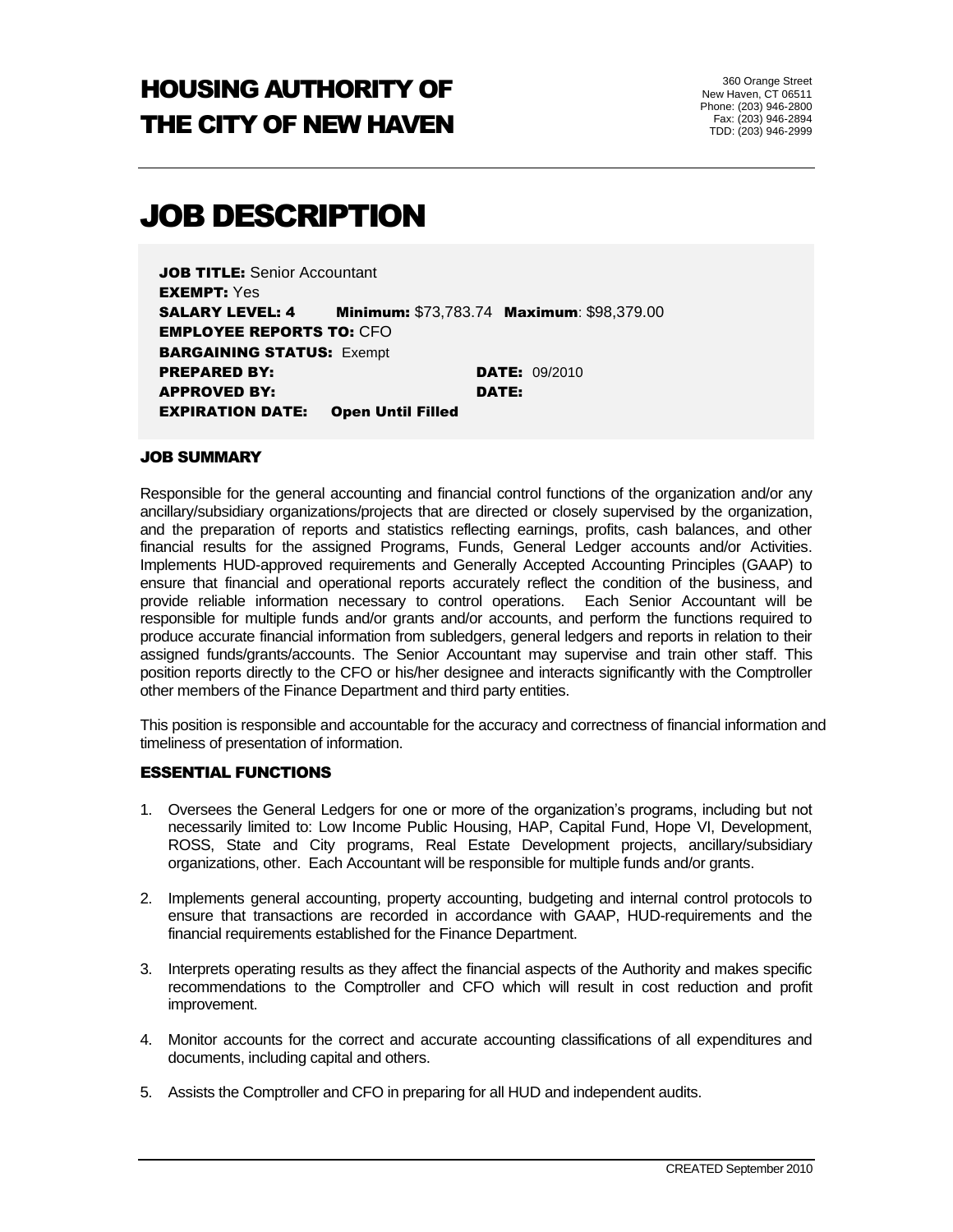- 6. Assists in the preparation of statistics for periodic and yearly financial statements, including the preparation of charts and graphs showing progress, conditions and results.
- 7. Assists the CFO, Comptroller and the I.T. department in the design and implementation of accounting-related computer applications.
- 8. Prepare a variety of regular and special reports and analyses as needed by the organization.
- 9. Process accounts payable.
- 10. Prepare cost allocations.
- 11. Prepare and review journal entries.
- 12. Prepare and process non-routing transactions.
- 13. Perform bank reconciliations.
- 14. Closes general ledgers.
- 15. Prepare and issue required monthly, quarterly and year-end financial statements, prepare and analyze budget to actual reports, analyze and reconcile accounts and comments on significant variances or trends. Prepare financial related reports on various company operations.
- 16. Work closely with the operating departments on the preparation of operating, capital, development, and/or cash budgets to issue periodic cost center operating statements. Develops recommendations to maintain budget controls.
- 17. Carrying out the organization's accounting policies and or ensuring compliance with, assisting other departments in forecasting personnel and financial needs, accelerating cash receipts and controlling disbursements, overseeing bank balances, maintaining lines of credit and banking relationships, recommending investment vehicles (and coordinating cash needs with investments), establishing and maintaining credit and collection procedures, and evaluating and implementing computerized accounting system.
- 18. Prepare and/or review a variety of federal and state tax returns and/or reports as required.
- 19. Assists the CFO and Comptroller in reviewing the organization's accounting and administrative methods, systems, controls and policies and recommends improvements to increase overall effectiveness.
- 20. Maintains a high level of expertise in the field of housing, HAP and Real Estate accounting.
- 21. Outlines and monitors cash-flow.
- 22. Prepares all information for LOCCS drawdowns and serves as backup to the LOCCS Officer for all HUD grant programs (CGP, PHDEP, etc.). Draws down funds.
- 23. Performs other related duties as assigned.

#### ADDITIONAL RESPONSIBILITIES

Other responsibilities include working with the organizations departments, outside investors, lawyers, accountants, financial analyst and others in relation to projects and initiatives for the organization. Assisting the CFO and Comptroller with Strategic Planning and Action Plans. .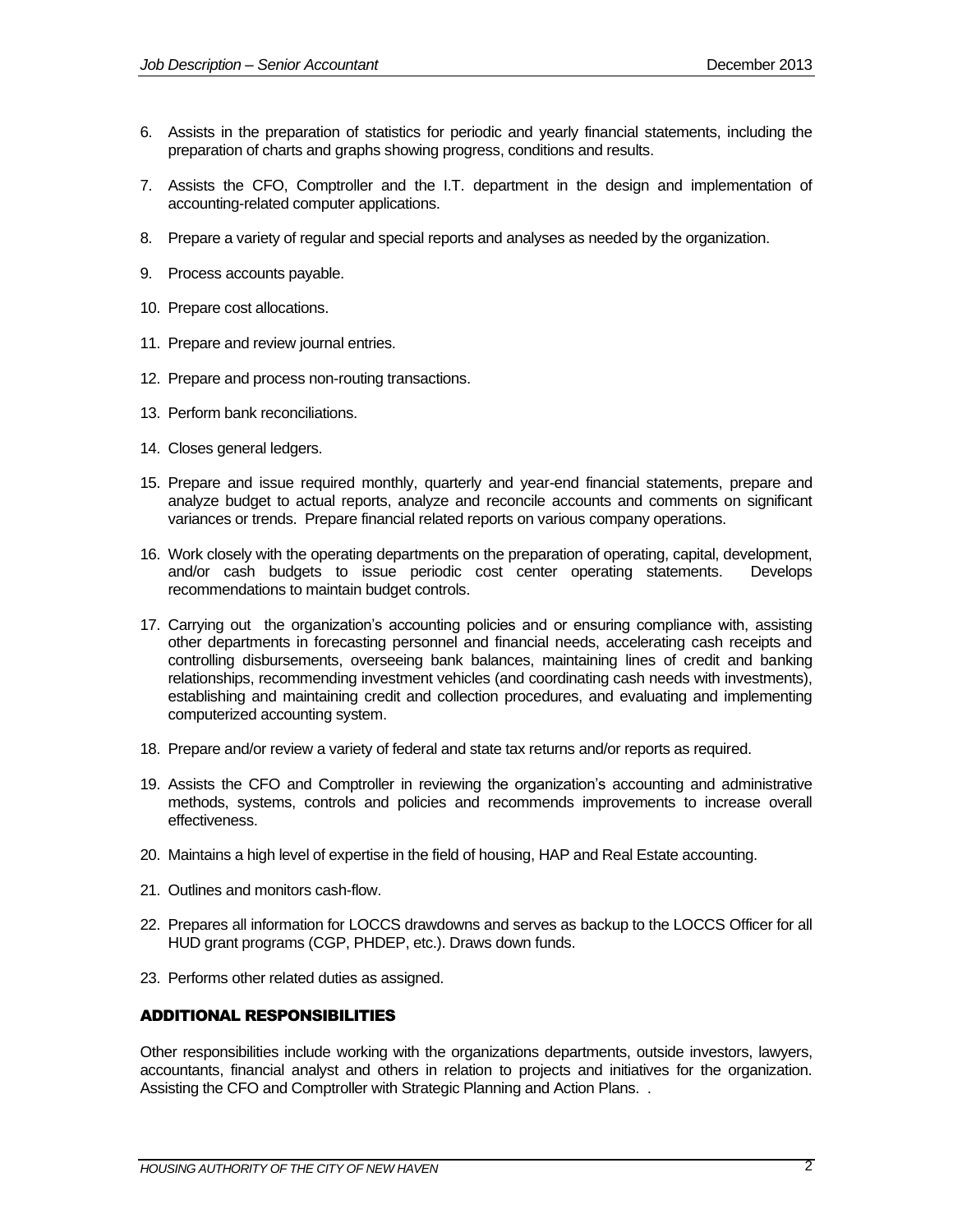#### EDUCATION AND EXPERIENCE

- Degree in accounting, finance or related field.
- A minimum of six (6) years of experience as an Accountant, ideally gained through employment at a public housing authority.
- Certified Public Accountant preferred.
- Knowledge of legal, tax, accounting, financial and management principles and laws is required.
- Familiar with HUD and or governmental accounting practices, Low Income Housing Tax Credit, IRC Section 42, the financial reporting requirements of Section 42 of the Internal Revenue Code and of the Connecticut Housing Finance Agency and other related areas is a plus.
- Experience with processing Accounts Payable, Revenue Collection recording, Journal Entry Processing, General Ledger postings and reviews, Budget preparation and monitoring, Financial Statement preparation and review, multiple cost centers, allocation processes and complex financial transactions required.
- Working knowledge of manual and automated computer systems, well-developed financial analysis capabilities, and demonstrated ability to manage microcomputer operations and applications.
- Sound administrative skills.
- Excellent communication skills, written and verbal.
- Hands on experience using a personal computer system and Microsoft programs
- Position Addendum: This open position will primarily work with Real Estate Development type transactions and Property Management transactions for Tax Credit Properties or other Non-HANH owned Real Estate.

## PERSONAL CHARACTERISTICS

- High energy level, comfortable performing multifaceted projects in conjunction with normal activities.
- Strong analytical and reasoning abilities.
- Superior numeric skills.
- Well organized.
- Well-developed interpersonal skills.
- Ability to establish credibility and be decisive, but able to recognize and support the organization's preference and priorities.